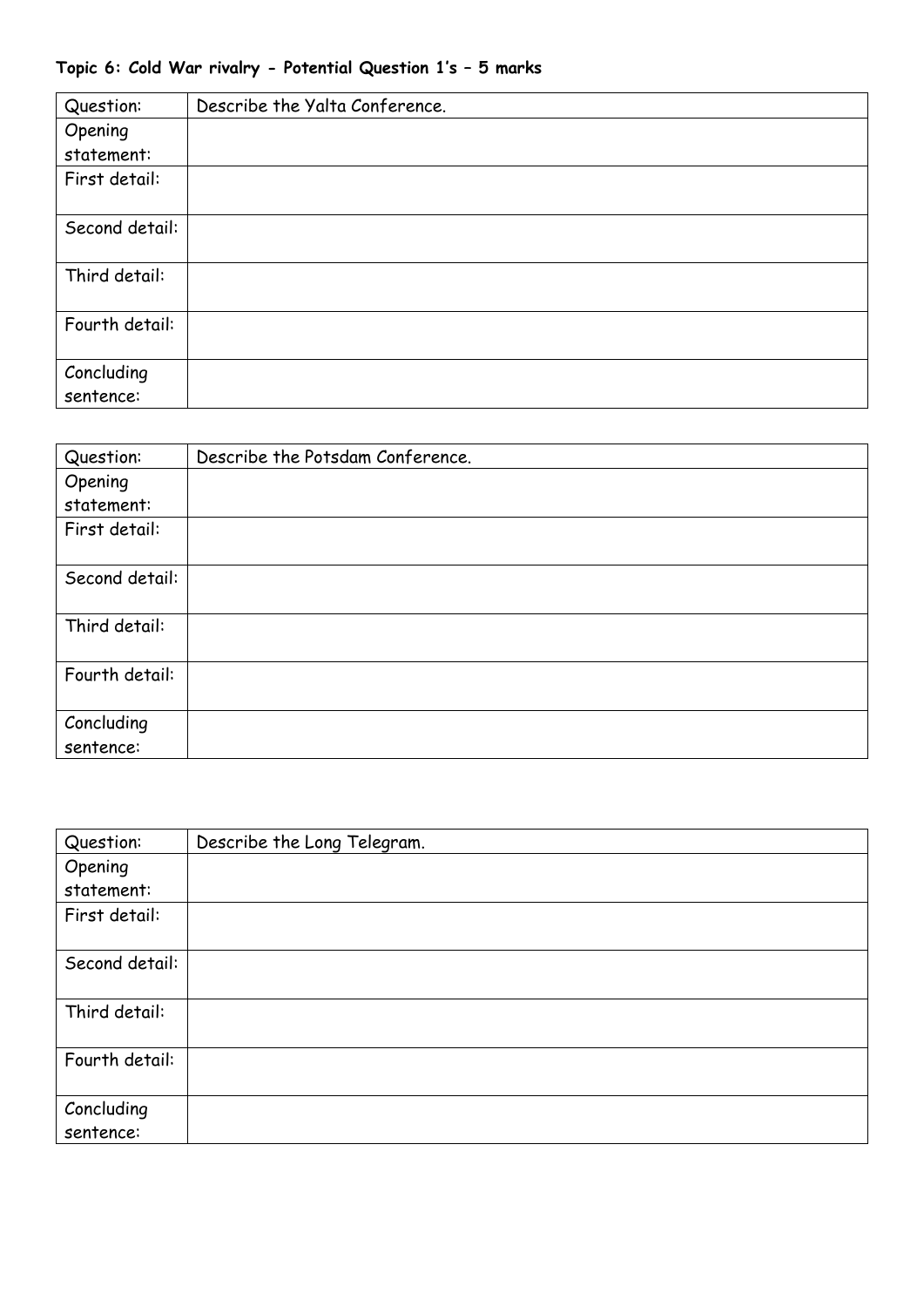| Question:      | Describe the Truman Doctrine. |
|----------------|-------------------------------|
| Opening        |                               |
| statement:     |                               |
| First detail:  |                               |
|                |                               |
| Second detail: |                               |
|                |                               |
| Third detail:  |                               |
|                |                               |
| Fourth detail: |                               |
|                |                               |
| Concluding     |                               |
| sentence:      |                               |

| Question:               | Describe the Marshall Plan/Aid. |
|-------------------------|---------------------------------|
| Opening                 |                                 |
| statement:              |                                 |
| First detail:           |                                 |
|                         |                                 |
| Second detail:          |                                 |
| Third detail:           |                                 |
| Fourth detail:          |                                 |
| Concluding<br>sentence: |                                 |

| Question:               | Describe the expansion of the Red Army in Eastern Europe. |
|-------------------------|-----------------------------------------------------------|
| Opening                 |                                                           |
| statement:              |                                                           |
| First detail:           |                                                           |
| Second detail:          |                                                           |
| Third detail:           |                                                           |
| Fourth detail:          |                                                           |
| Concluding<br>sentence: |                                                           |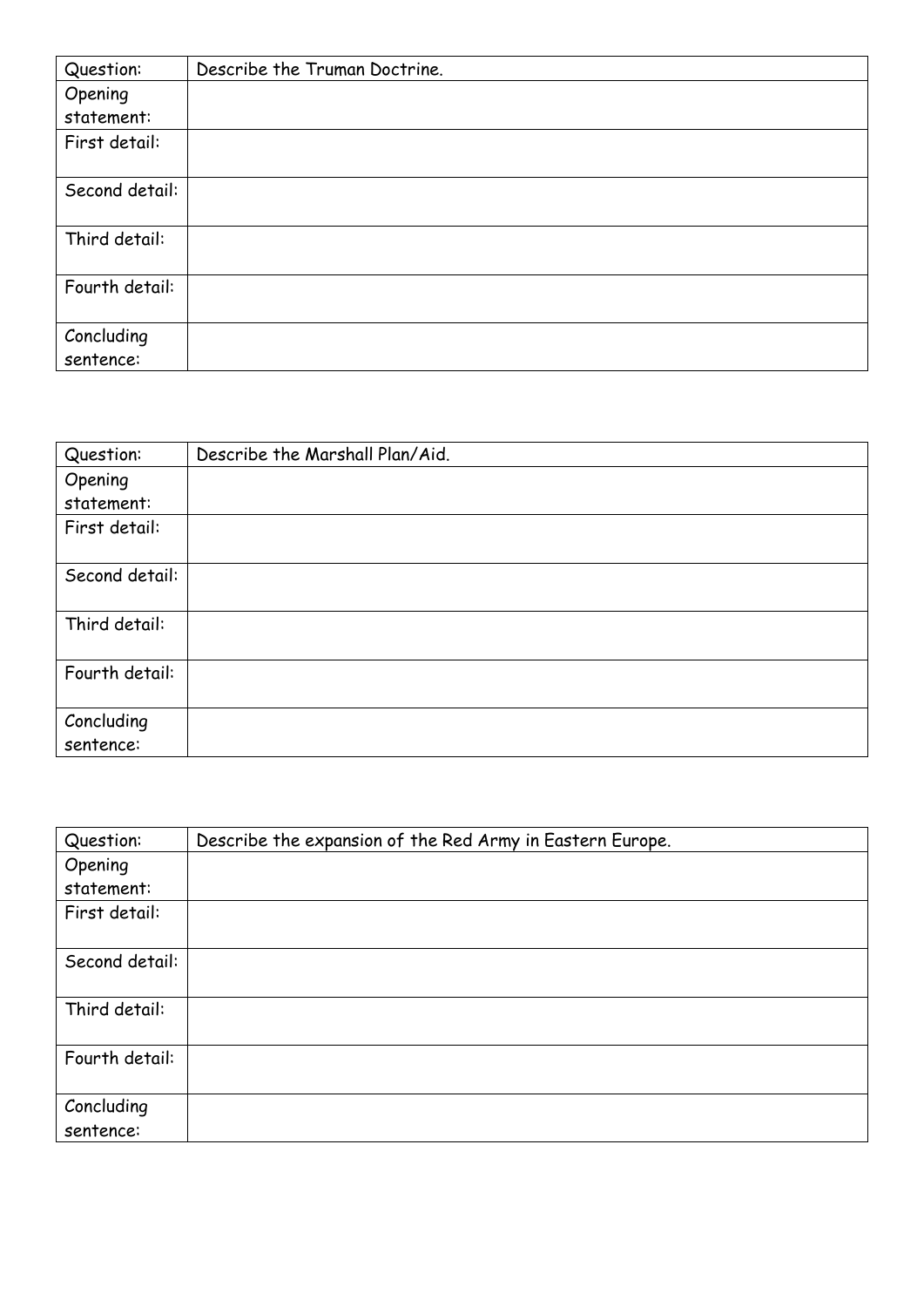| Question:               | Describe the events of the Berlin Blockade 1948-49. |
|-------------------------|-----------------------------------------------------|
| Opening                 |                                                     |
| statement:              |                                                     |
| First detail:           |                                                     |
| Second detail:          |                                                     |
| Third detail:           |                                                     |
| Fourth detail:          |                                                     |
| Concluding<br>sentence: |                                                     |

| Question:               | Describe the events of the Berlin Wall 1961. |
|-------------------------|----------------------------------------------|
| Opening                 |                                              |
| statement:              |                                              |
| First detail:           |                                              |
| Second detail:          |                                              |
| Third detail:           |                                              |
| Fourth detail:          |                                              |
| Concluding<br>sentence: |                                              |

| Question:               | Describe the events of the Cuban Missile Crisis 1962. |
|-------------------------|-------------------------------------------------------|
| Opening                 |                                                       |
| statement:              |                                                       |
| First detail:           |                                                       |
| Second detail:          |                                                       |
| Third detail:           |                                                       |
| Fourth detail:          |                                                       |
| Concluding<br>sentence: |                                                       |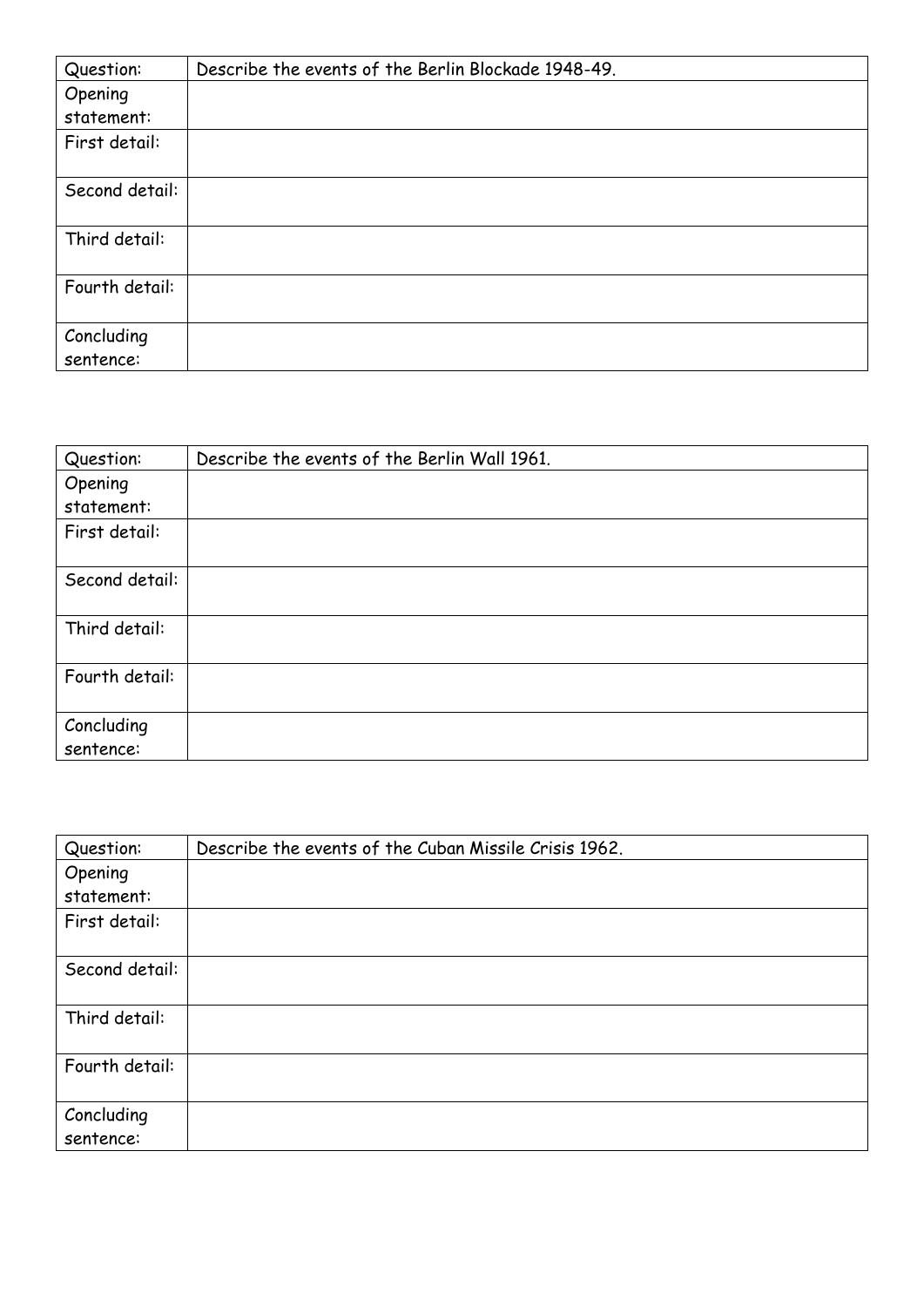| Question:               | Describe the reasons for US involvement in the Vietnam War. |
|-------------------------|-------------------------------------------------------------|
| Opening                 |                                                             |
| statement:              |                                                             |
| First detail:           |                                                             |
| Second detail:          |                                                             |
| Third detail:           |                                                             |
| Fourth detail:          |                                                             |
| Concluding<br>sentence: |                                                             |

| Question:               | Describe the methods used by the USA in the Vietnam War. |
|-------------------------|----------------------------------------------------------|
| Opening                 |                                                          |
| statement:              |                                                          |
| First detail:           |                                                          |
| Second detail:          |                                                          |
| Third detail:           |                                                          |
| Fourth detail:          |                                                          |
| Concluding<br>sentence: |                                                          |

| Question:               | Describe the reasons for the US defeat in the Vietnam War. |
|-------------------------|------------------------------------------------------------|
| Opening                 |                                                            |
| statement:              |                                                            |
| First detail:           |                                                            |
| Second detail:          |                                                            |
| Third detail:           |                                                            |
| Fourth detail:          |                                                            |
| Concluding<br>sentence: |                                                            |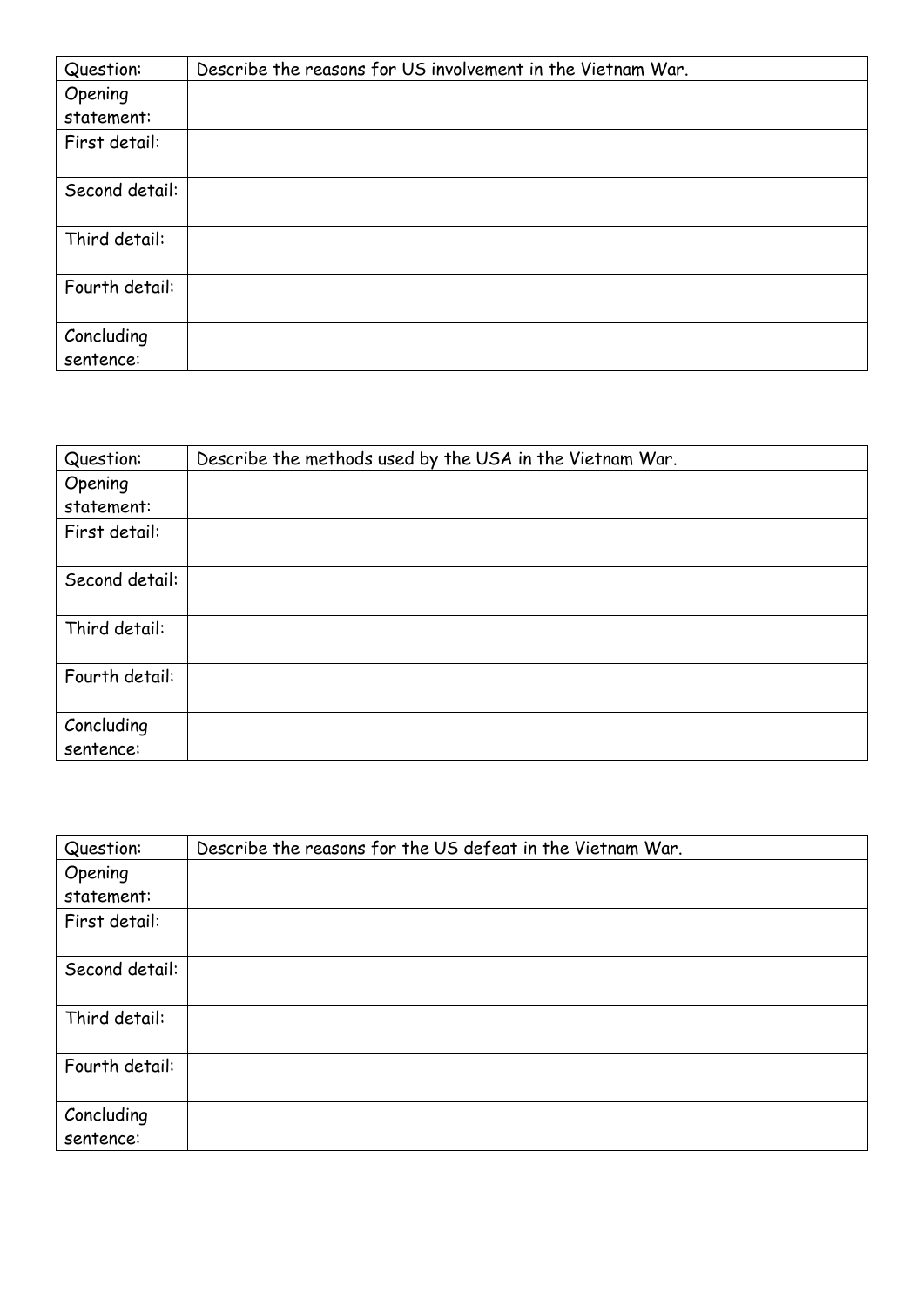## **Topic 6: Cold War rivalry - Potential Question 2's – 6 marks**

| Question:        | How far did the Cold War develop between 1945-1947? |
|------------------|-----------------------------------------------------|
| Opening -        |                                                     |
| address how far: |                                                     |
| First point and  |                                                     |
| detail:          |                                                     |
| Address how far  |                                                     |
| based on first   |                                                     |
| point:           |                                                     |
| Second point and |                                                     |
| detail:          |                                                     |
| Address how far  |                                                     |
| based on second  |                                                     |
| point:           |                                                     |
| Conclusion -     |                                                     |
| address how far: |                                                     |

| Question:        | How far did the Cold War develop between 1947-1949? |
|------------------|-----------------------------------------------------|
| Opening -        |                                                     |
| address how far: |                                                     |
| First point and  |                                                     |
| detail:          |                                                     |
| Address how far  |                                                     |
| based on first   |                                                     |
| point:           |                                                     |
| Second point and |                                                     |
| detail:          |                                                     |
| Address how far  |                                                     |
| based on second  |                                                     |
| point:           |                                                     |
| Conclusion -     |                                                     |
| address how far: |                                                     |

| Question:        | How far did the Cold War develop between 1961-1962? |
|------------------|-----------------------------------------------------|
| Opening -        |                                                     |
| address how far: |                                                     |
| First point and  |                                                     |
| detail:          |                                                     |
| Address how far  |                                                     |
| based on first   |                                                     |
| point:           |                                                     |
| Second point and |                                                     |
| detail:          |                                                     |
| Address how far  |                                                     |
| based on second  |                                                     |
| point:           |                                                     |
| Conclusion -     |                                                     |
| address how far: |                                                     |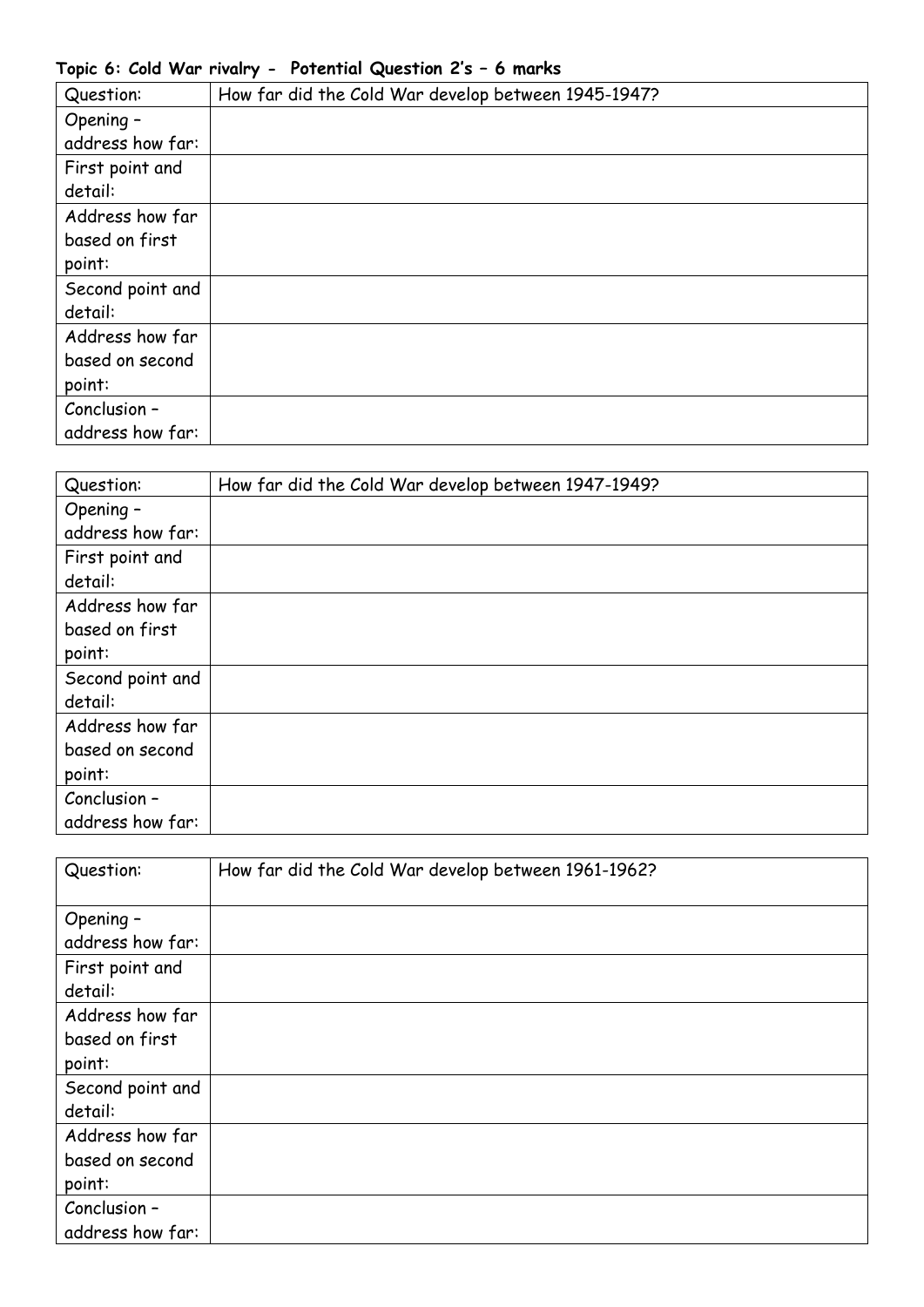| Question:        | How far did the Cuban Missile Crisis exacerbate the Cold War? |
|------------------|---------------------------------------------------------------|
| Opening -        |                                                               |
| address how far: |                                                               |
| First point and  |                                                               |
| detail:          |                                                               |
| Address how far  |                                                               |
| based on first   |                                                               |
| point:           |                                                               |
| Second point and |                                                               |
| detail:          |                                                               |
| Address how far  |                                                               |
| based on second  |                                                               |
| point:           |                                                               |
| Conclusion -     |                                                               |
| address how far: |                                                               |

| Question:        | How far was US defeat in the Vietnam War due to their own weaknesses? |
|------------------|-----------------------------------------------------------------------|
| Opening -        |                                                                       |
| address how far: |                                                                       |
| First point and  |                                                                       |
| detail:          |                                                                       |
| Address how far  |                                                                       |
| based on first   |                                                                       |
| point:           |                                                                       |
| Second point and |                                                                       |
| detail:          |                                                                       |
| Address how far  |                                                                       |
| based on second  |                                                                       |
| point:           |                                                                       |
| Conclusion -     |                                                                       |
| address how far: |                                                                       |

| Question:        | How far did the Vietnam War damage the reputation of the USA abroad? |
|------------------|----------------------------------------------------------------------|
| Opening -        |                                                                      |
| address how far: |                                                                      |
| First point and  |                                                                      |
| detail:          |                                                                      |
| Address how far  |                                                                      |
| based on first   |                                                                      |
| point:           |                                                                      |
| Second point and |                                                                      |
| detail:          |                                                                      |
| Address how far  |                                                                      |
| based on second  |                                                                      |
| point:           |                                                                      |
| Conclusion -     |                                                                      |
| address how far: |                                                                      |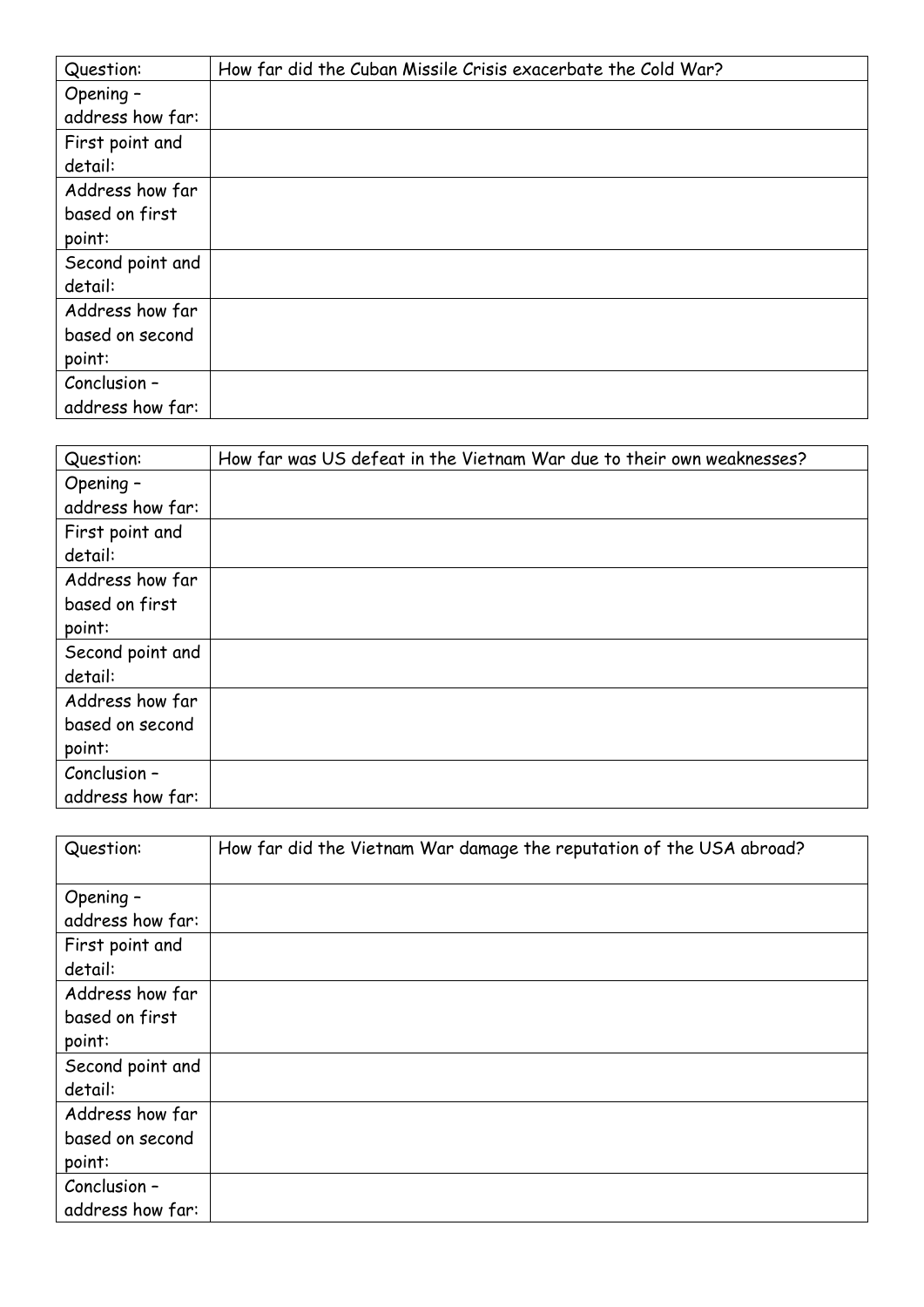## **Topic 6: Cold War rivalry - Potential Question 3's – 9 marks**

| Question:      | The Cold War developed due to a number of reasons including:<br><b>Yalta Conference</b><br>Long Telegram<br><b>Truman Doctrine</b><br>Arrange these developments in order of their significance in the development of the<br>Cold War. |
|----------------|----------------------------------------------------------------------------------------------------------------------------------------------------------------------------------------------------------------------------------------|
| First choice:  |                                                                                                                                                                                                                                        |
| Detail for     |                                                                                                                                                                                                                                        |
| first choice:  |                                                                                                                                                                                                                                        |
| Why first      |                                                                                                                                                                                                                                        |
| choice is most |                                                                                                                                                                                                                                        |
| significant:   |                                                                                                                                                                                                                                        |
| Second choice: |                                                                                                                                                                                                                                        |
| Detail for     |                                                                                                                                                                                                                                        |
| first choice:  |                                                                                                                                                                                                                                        |
| Why first      |                                                                                                                                                                                                                                        |
| choice is most |                                                                                                                                                                                                                                        |
| significant:   |                                                                                                                                                                                                                                        |
| Third choice:  |                                                                                                                                                                                                                                        |
| Detail for     |                                                                                                                                                                                                                                        |
| third choice:  |                                                                                                                                                                                                                                        |
| Why third      |                                                                                                                                                                                                                                        |
| choice is most |                                                                                                                                                                                                                                        |
| significant:   |                                                                                                                                                                                                                                        |

| Question:      | Relations between the USA and USSR worsened due to:<br>Berlin Blockade 1948-49<br>Berlin Wall 1961<br>Cuban Missile Crisis 1962<br>Arrange these developments in order of their significance in worsening relations |
|----------------|---------------------------------------------------------------------------------------------------------------------------------------------------------------------------------------------------------------------|
|                | between the USA and USSR.                                                                                                                                                                                           |
| First choice:  |                                                                                                                                                                                                                     |
| Detail for     |                                                                                                                                                                                                                     |
| first choice:  |                                                                                                                                                                                                                     |
| Why first      |                                                                                                                                                                                                                     |
| choice is most |                                                                                                                                                                                                                     |
| significant:   |                                                                                                                                                                                                                     |
| Second choice: |                                                                                                                                                                                                                     |
| Detail for     |                                                                                                                                                                                                                     |
| first choice:  |                                                                                                                                                                                                                     |
| Why first      |                                                                                                                                                                                                                     |
| choice is most |                                                                                                                                                                                                                     |
| significant:   |                                                                                                                                                                                                                     |
| Third choice:  |                                                                                                                                                                                                                     |
| Detail for     |                                                                                                                                                                                                                     |
| third choice:  |                                                                                                                                                                                                                     |
| Why third      |                                                                                                                                                                                                                     |
| choice is most |                                                                                                                                                                                                                     |
| significant:   |                                                                                                                                                                                                                     |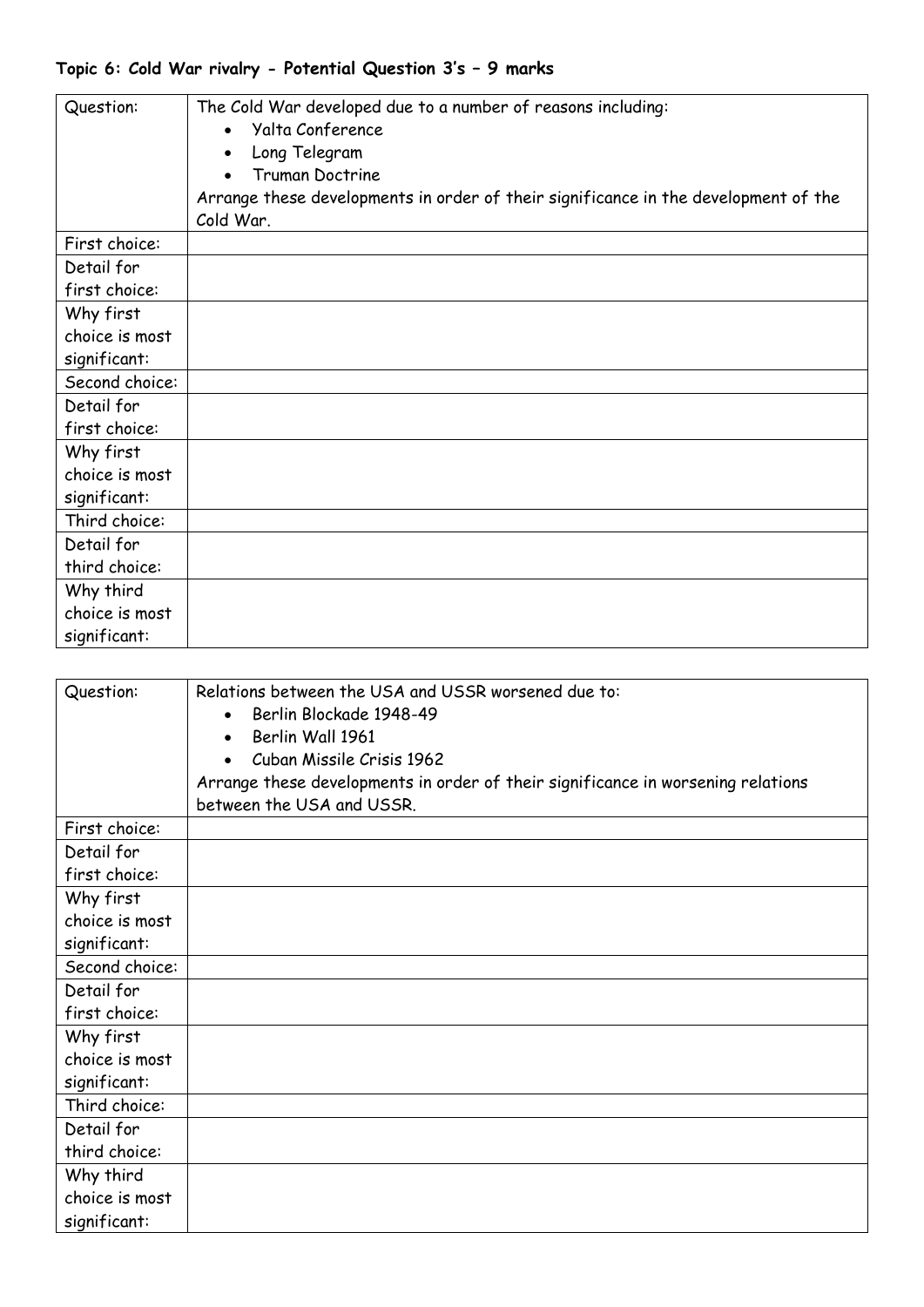| Question:                                   | The US lost the Vietnam War due to:<br>The strengths of the Communists<br>Opposition from home<br>$\bullet$<br>Failure of tactics |
|---------------------------------------------|-----------------------------------------------------------------------------------------------------------------------------------|
|                                             | Arrange these developments in order of their responsibility of causing the USA to<br>lose the Vietnam War.                        |
| First choice:                               |                                                                                                                                   |
| Detail for<br>first choice:                 |                                                                                                                                   |
| Why first<br>choice is most<br>significant: |                                                                                                                                   |
| Second choice:                              |                                                                                                                                   |
| Detail for<br>first choice:                 |                                                                                                                                   |
| Why first<br>choice is most<br>significant: |                                                                                                                                   |
| Third choice:                               |                                                                                                                                   |
| Detail for<br>third choice:                 |                                                                                                                                   |
| Why third<br>choice is most                 |                                                                                                                                   |
| significant:                                |                                                                                                                                   |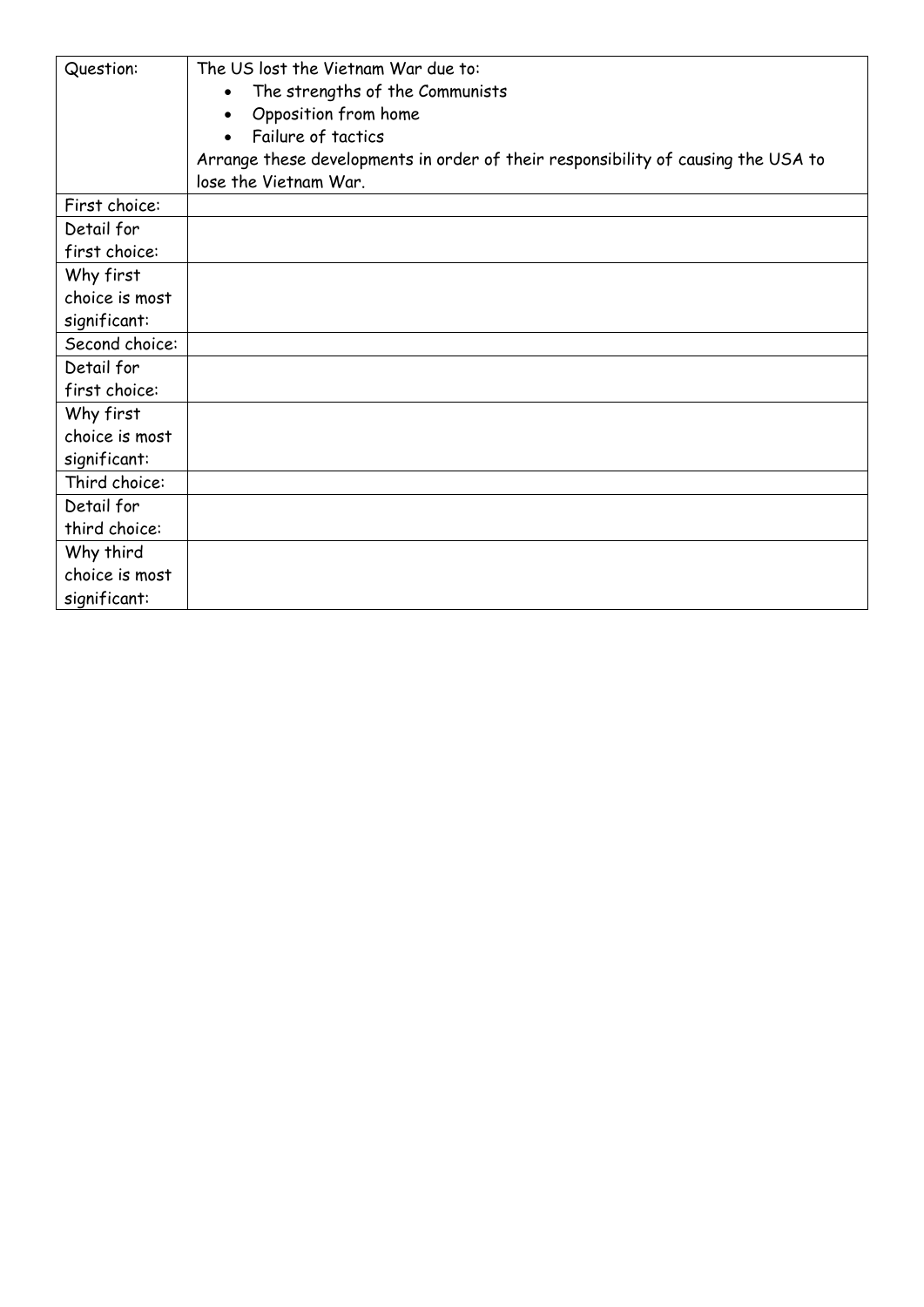## **Topic 6: Cold War rivalry - Potential Question 4's – 8 marks**

| Question:                                                     | Explain why the Berlin Blockade 1948-1949 was important in the development of<br>the Cold War. |
|---------------------------------------------------------------|------------------------------------------------------------------------------------------------|
| Opening - give<br>two reasons:                                |                                                                                                |
| First reason<br>why:                                          |                                                                                                |
| Explanation of<br>first reason:                               |                                                                                                |
| Second reason<br>why:                                         |                                                                                                |
| Explanation of<br>second reason:                              |                                                                                                |
| Conclusion -<br>summarise and<br>link back to the<br>question |                                                                                                |

| Question:        | Explain why the Cuban Missile Crisis 1962 was important in the history of the |
|------------------|-------------------------------------------------------------------------------|
|                  | Cold War.                                                                     |
| Opening - give   |                                                                               |
| two reasons:     |                                                                               |
| First reason     |                                                                               |
| why:             |                                                                               |
| Explanation of   |                                                                               |
| first reason:    |                                                                               |
|                  |                                                                               |
|                  |                                                                               |
|                  |                                                                               |
| Second reason    |                                                                               |
| why:             |                                                                               |
| Explanation of   |                                                                               |
| second reason:   |                                                                               |
|                  |                                                                               |
|                  |                                                                               |
|                  |                                                                               |
| Conclusion -     |                                                                               |
| summarise and    |                                                                               |
| link back to the |                                                                               |
| question         |                                                                               |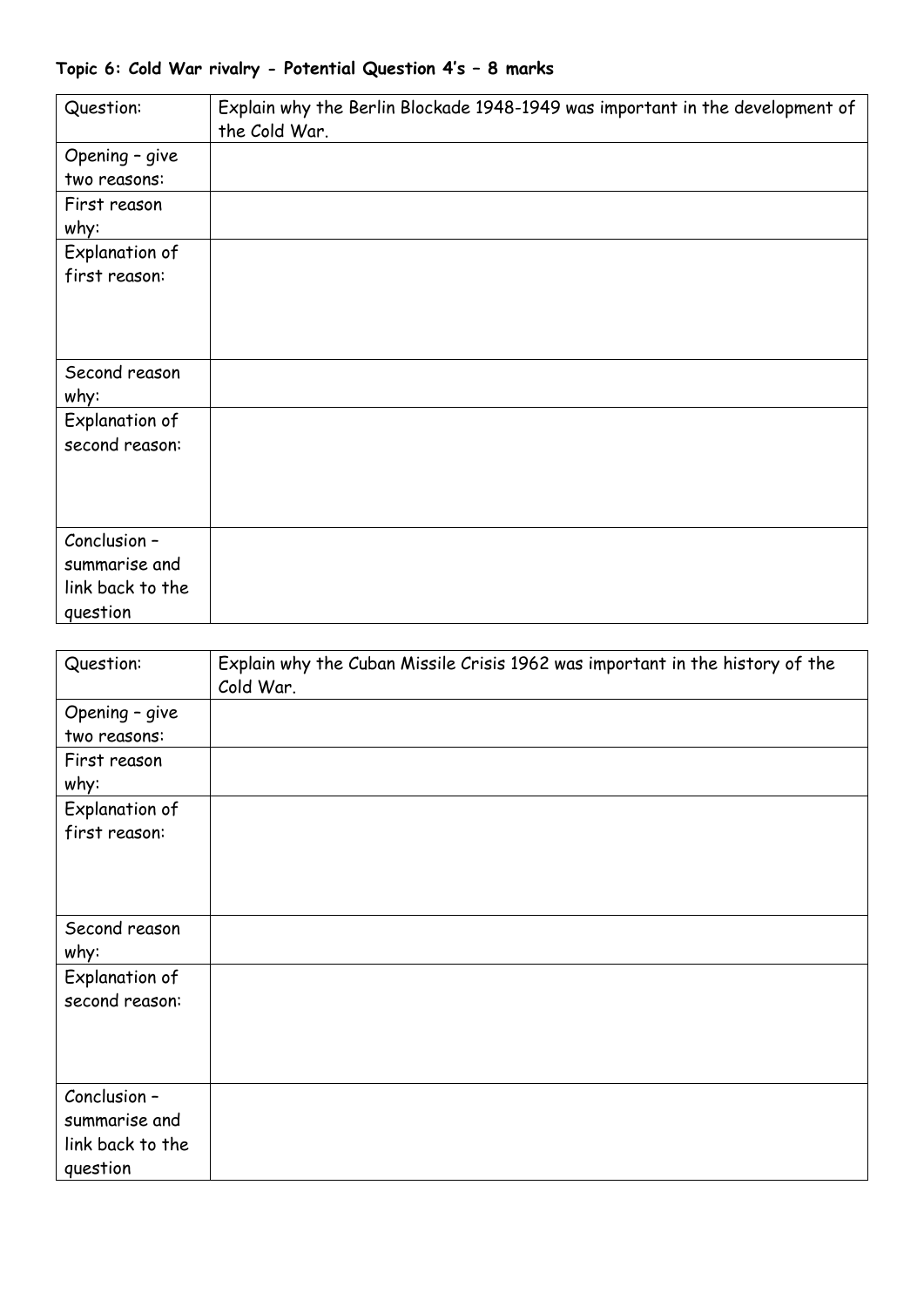| Question:        | Explain why the USA became more involved in Vietnam in the years 1954-1964. |
|------------------|-----------------------------------------------------------------------------|
| Opening - give   |                                                                             |
| two reasons:     |                                                                             |
| First reason     |                                                                             |
| why:             |                                                                             |
| Explanation of   |                                                                             |
| first reason:    |                                                                             |
|                  |                                                                             |
|                  |                                                                             |
|                  |                                                                             |
| Second reason    |                                                                             |
| why:             |                                                                             |
| Explanation of   |                                                                             |
| second reason:   |                                                                             |
|                  |                                                                             |
|                  |                                                                             |
|                  |                                                                             |
| Conclusion -     |                                                                             |
| summarise and    |                                                                             |
| link back to the |                                                                             |
| question         |                                                                             |

| Question:        | Explain why the US were defeated in the Vietnam War. |
|------------------|------------------------------------------------------|
| Opening - give   |                                                      |
| two reasons:     |                                                      |
| First reason     |                                                      |
| why:             |                                                      |
| Explanation of   |                                                      |
| first reason:    |                                                      |
|                  |                                                      |
|                  |                                                      |
|                  |                                                      |
| Second reason    |                                                      |
| why:             |                                                      |
| Explanation of   |                                                      |
| second reason:   |                                                      |
|                  |                                                      |
|                  |                                                      |
|                  |                                                      |
| Conclusion -     |                                                      |
| summarise and    |                                                      |
| link back to the |                                                      |
| question         |                                                      |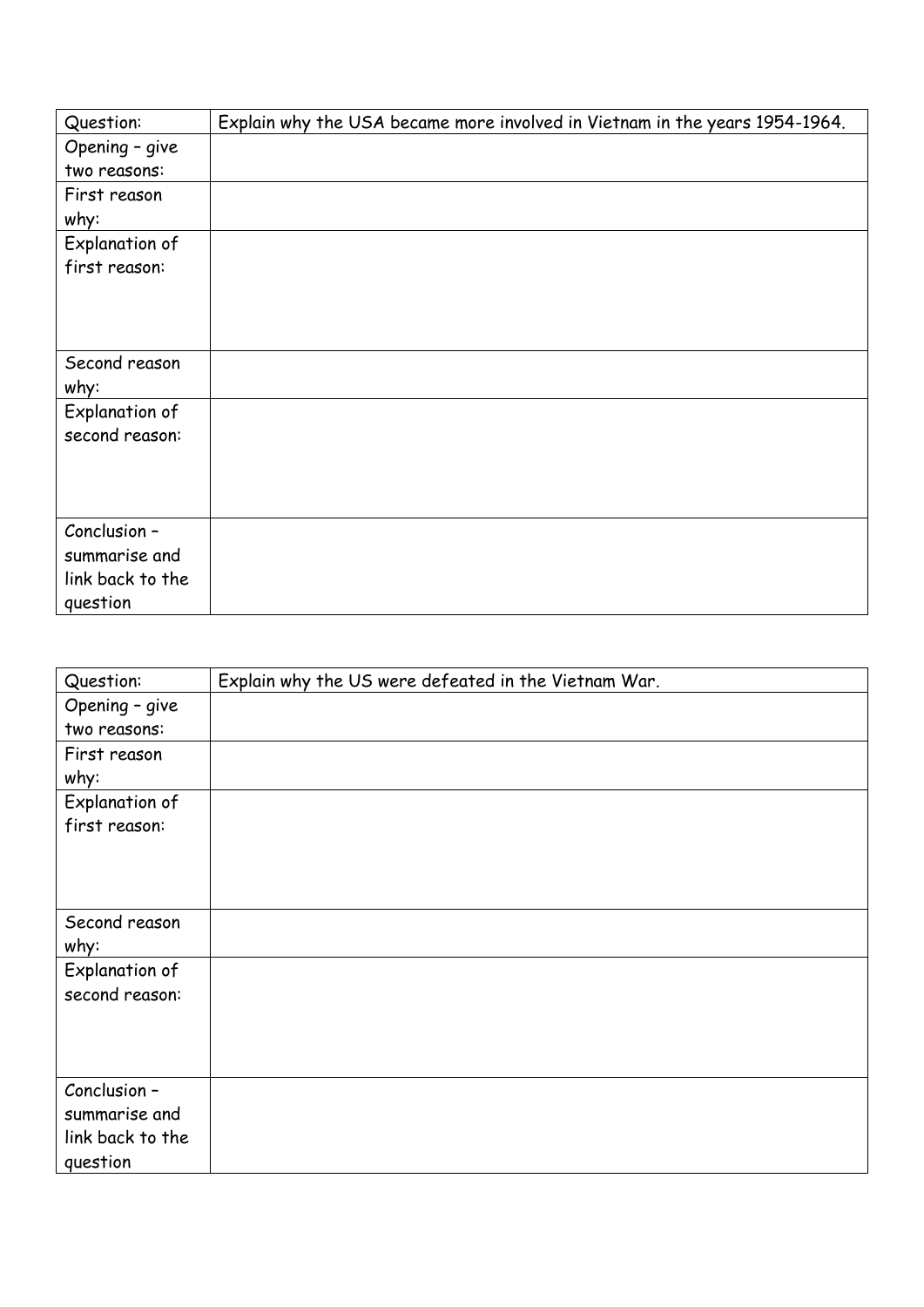|  |  |  |  |  |  | Topic 6: Cold War rivalry - Potential Question 5's – 12 marks |  |  |  |  |
|--|--|--|--|--|--|---------------------------------------------------------------|--|--|--|--|
|--|--|--|--|--|--|---------------------------------------------------------------|--|--|--|--|

| Question:                      | How important was the Yalta Conference in the development of the Cold War? |
|--------------------------------|----------------------------------------------------------------------------|
| Discuss the given              |                                                                            |
| factor, its                    |                                                                            |
| significance and               |                                                                            |
| two others:                    |                                                                            |
| First (given)                  |                                                                            |
| reason factor:                 |                                                                            |
| Detail for first               |                                                                            |
| factor:                        |                                                                            |
|                                |                                                                            |
|                                |                                                                            |
| Reason why first               |                                                                            |
| factor was                     |                                                                            |
| important:                     |                                                                            |
| Second (own)                   |                                                                            |
| factor:                        |                                                                            |
| Detail for second              |                                                                            |
| factor:                        |                                                                            |
|                                |                                                                            |
|                                |                                                                            |
| Reason why                     |                                                                            |
| second factor was              |                                                                            |
| important:                     |                                                                            |
|                                |                                                                            |
| Third (own)                    |                                                                            |
| factor:                        |                                                                            |
| Detail for third               |                                                                            |
| factor:                        |                                                                            |
|                                |                                                                            |
|                                |                                                                            |
| Reason why third<br>factor was |                                                                            |
| important:                     |                                                                            |
|                                |                                                                            |
| Conclusion -                   |                                                                            |
| compare the                    |                                                                            |
| three factors,                 |                                                                            |
| reach a judgement              |                                                                            |
|                                |                                                                            |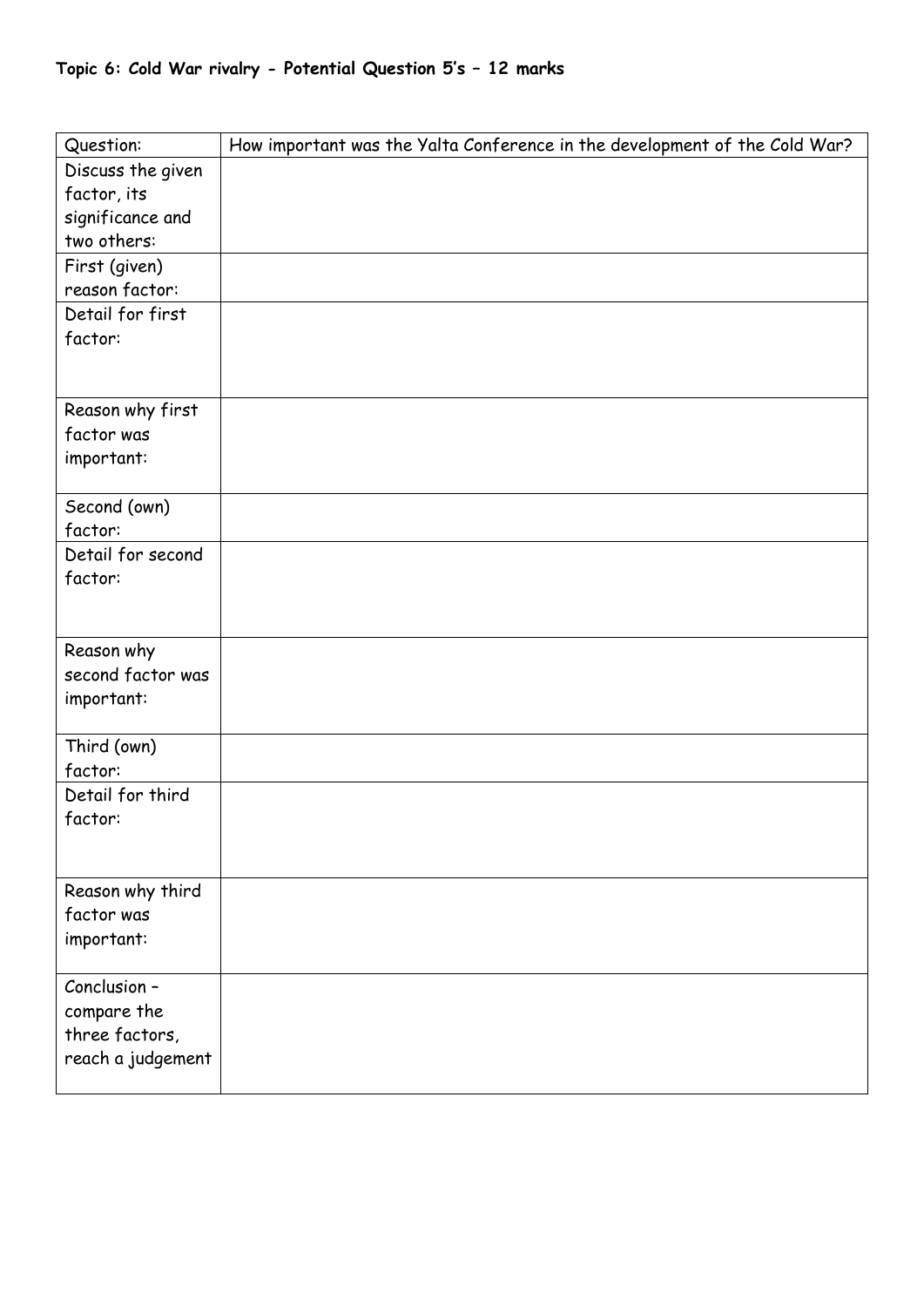| Question:              | How important was the Berlin Wall in the history of the Cold War? |
|------------------------|-------------------------------------------------------------------|
| Discuss the given      |                                                                   |
| factor, its            |                                                                   |
| significance and       |                                                                   |
| two others:            |                                                                   |
| First (given)          |                                                                   |
| reason factor:         |                                                                   |
| Detail for first       |                                                                   |
| factor:                |                                                                   |
|                        |                                                                   |
|                        |                                                                   |
| Reason why first       |                                                                   |
| factor was             |                                                                   |
| important:             |                                                                   |
|                        |                                                                   |
| Second (own)           |                                                                   |
| factor:                |                                                                   |
| Detail for second      |                                                                   |
| factor:                |                                                                   |
|                        |                                                                   |
|                        |                                                                   |
| Reason why             |                                                                   |
| second factor was      |                                                                   |
| important:             |                                                                   |
|                        |                                                                   |
| Third (own)<br>factor: |                                                                   |
| Detail for third       |                                                                   |
| factor:                |                                                                   |
|                        |                                                                   |
|                        |                                                                   |
| Reason why third       |                                                                   |
| factor was             |                                                                   |
| important:             |                                                                   |
|                        |                                                                   |
| Conclusion -           |                                                                   |
| compare the            |                                                                   |
| three factors,         |                                                                   |
| reach a judgement      |                                                                   |
|                        |                                                                   |